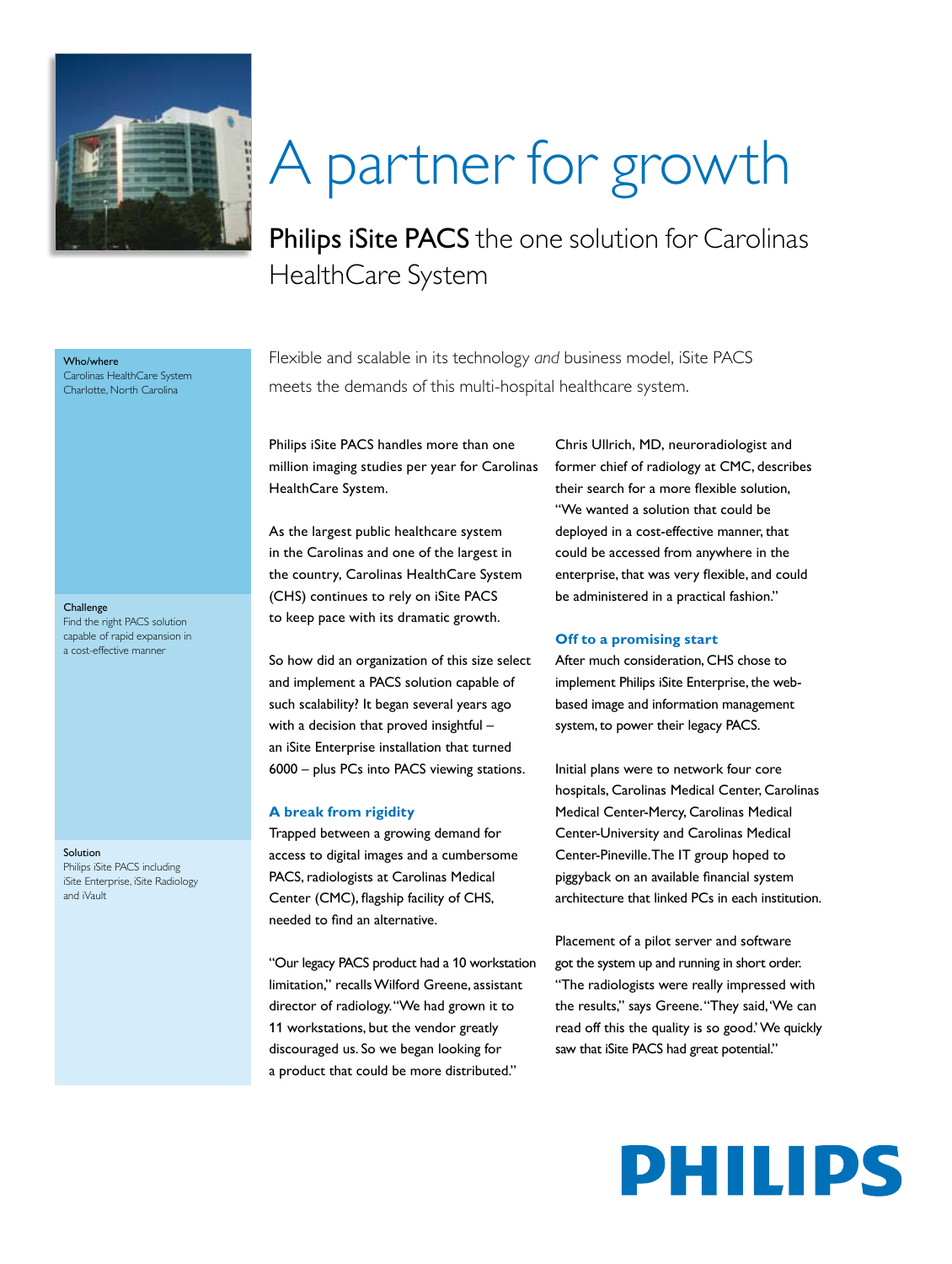#### **Technology that makes sense**

Over the next couple of years as the iSite PACS product matured, CHS began its rapid growth. Implementation of an expanded suite of iSite PACS solutions brought access to diagnostic quality images to a broadening CHS audience.

Each element of the iSite PACS suite is now firmly integrated into CHS.

- **iSite Enterprise** access to diagnostic quality images and patient information in three seconds or less anywhere across the enterprise
- **iSite Radiology** an advanced radiology workstation with integrated advanced visualization functionality
- **iVault** always online medical image storage solution with automated off-site disaster recovery services

Dr. Ullrich credits two characteristics of iSite PACS technology for allowing its quick adoption. First is the fact that iSite Enterprise is web-based, so clinicians have access to images, patient records, and radiology reports wherever the hospital network reaches.

Second is the iSyntax delivery technology. This just-in-time technology encodes the data into wavelets and delivers just the required amount of data to match the display resolution of the user's monitor rather than pushing the entire dataset.

"iSyntax has allowed us to gain excellent performance even on portions of the network that aren't high bandwidth," notes Ullrich.

Wilford Greene concurs, "iSite PACS uses iSyntax for efficient bandwidth utilization so referring physicians can look at images real-time without any problems and allows them to look at full-fidelity DICOM images remotely at the speed that iSite PACS offers."

"The ability to do least-cost retrieval is a tremendous benefit to us as well," adds Greene. "We can have an on-site DICOM processor pull local studies from the cache module and shared studies from our data center - this saves a lot of bandwidth.

Unlimited licenses, support, hardware obsolescence protection, future software upgrades and implementation services are all included in this fee-per-study model. The administration at CHS immediately recognized the benefit of this financial constant.



"In fact," he continues, "we ran one imaging center over a T1 line for more than a year. That site had two CT scanners, two MRIs, three ultrasounds and an X-ray system, along with two radiologists working full time. We'd have been unable to do that if those radiologists had to pull all studies back across the T1 from our main data center."

#### **Financial viability**

Technological flexibility and scalability are critical, but a PACS system that expands rapidly must make good business sense from the start. In addition to a large initial outlay, traditional PACS can require ongoing capital expenditures for additional licenses, upgrades, support and hardware. iSite PACS simplifies this with a fee-per-study servicebased delivery model.

Greene remarks, "Rather than trying to justify \$4 million in capital expense for a PACS system, we converted our old film costs into operating costs. That has helped us move even faster into the PACS world."

"In the current economic downturn, a lot of institutions have frozen capital spending," suggests Ullrich. "In that case, when you reach the end of your capacity, you either have to find capital or defer the upgrade until the economy improves. With the fee-per-study model, we are simply paying in proportion to our revenue stream. Our goal is to get that per-study or per-unit price to a level where it matches our revenue and leaves us a margin that is acceptable. We are achieving that."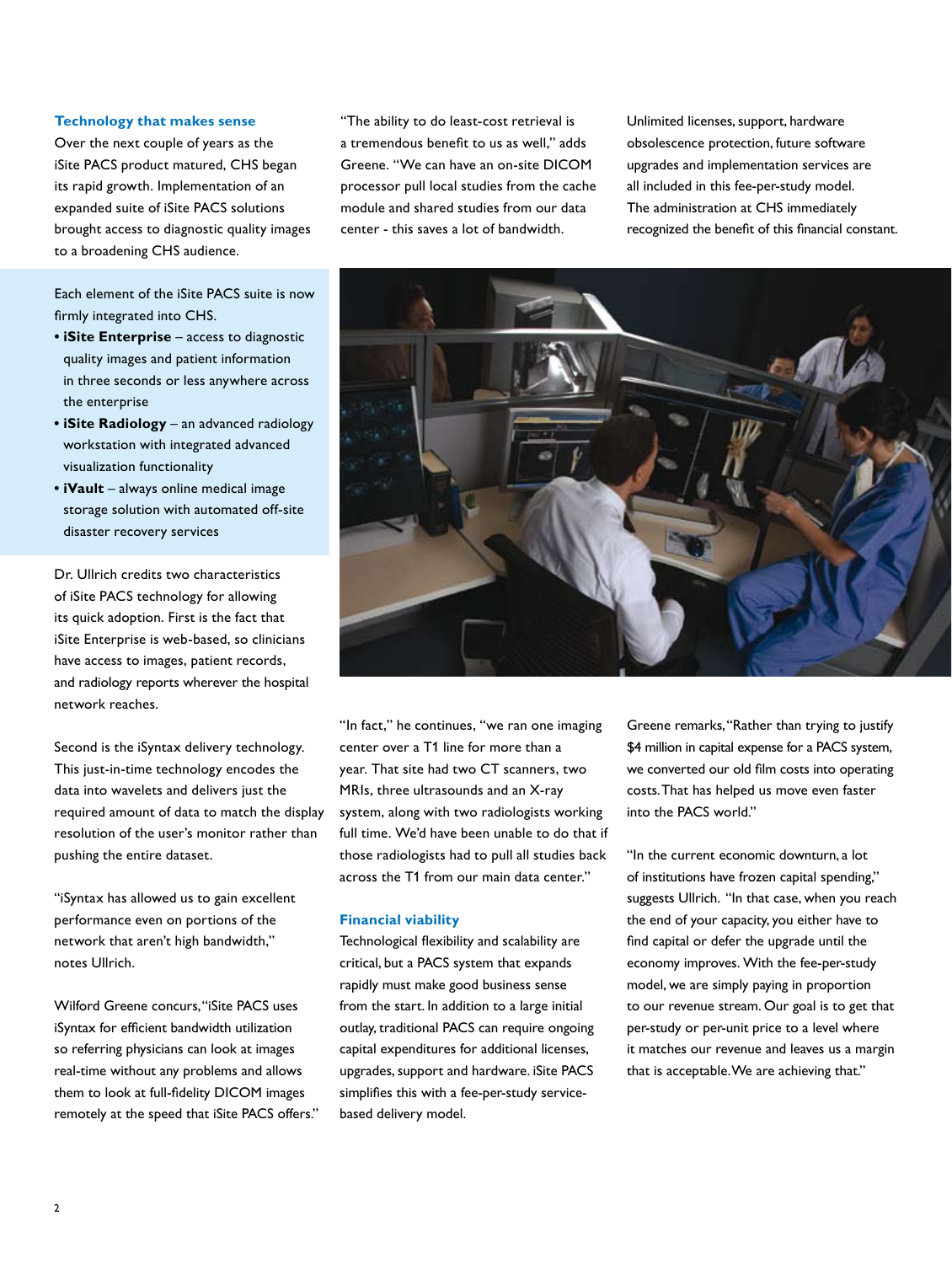"We have almost eight years of data from some of our core operations, all still online and immediately available, which is stunning."

*Chris Ullrich, MD Neuroradiologist, Carolinas Medical Center*

#### **Continued Growth**

Today, with 29 associated hospitals and more than 500 care locations, the CHS enterprise is far-reaching. Access to Philips iSite PACS is gradually added to new facilities as they come aboard and physicians joining the network get an introductory packet that contains instructions on the use of the iSite tool.

"Often, these new hospitals have their own RIS and HIS," says Greene. "So, we put them on iSite PACS a little at a time and slowly grow them till they get to the point where they want to fully integrate their RIS. It's easy to accomplish this because Philips iSite PACS is such a scalable product."

With facilities ranging from clinics to therapy centers, hospitals to ambulatory surgery centers, patients often travel from one CHS site to another for medical treatment. No matter where they go in the system, their electronic medical record and associated imaging studies are available. Referring physicians take advantage of iSite PACS ability to present every study in a chronological fashion, allowing for detailed review of the patient's care history.

Dr. Ullrich describes the versatility. "CHS has an organization called the Carolinas Physician Network with more than 700 referring physicians in offices around the Charlotte region. Images from most major offices are being archived in our central iSite PACS archive. So, when a patient comes into one of our hospitals, all their office X-rays are instantly available to us.

"Everybody knows that their productivity has been enhanced dramatically by instituting this kind of a system-wide solution," adds Ullrich.

#### **Benefits of rapid access**

"Our entire hospital enterprise has become much more efficient in a variety of ways," claims Ullrich. "Fast data access leads to rapid interpretation of urgent or stat cases where the image and report reach the desktop almost instantaneously."

- An X-ray of a broken bone taken in an urgent care clinic is immediately available to the orthopedist in the nearby hospital
- Physicians in the local clinic can consult long distance with sub-specialty radiologists while both look at the same study
- While a trauma patient is in transit in the helicopter, doctors in the ER are looking at images and making treatment decisions before the patient arrives
- Surgeons in the OR can compare multiple modality images, past and present, calling any image from the patient's timeline in three seconds or less

"It is an extremely powerful decision support and efficiency tool for primary care physicians. It's a very powerful engine for enhancing the productivity of our radiologists, our nurses and our operating teams – it's palpably better than anything we've had before," adds Ullrich.

#### **Open architecture, future flexibility**

How does a good product get better? iSite PACS ability to add third-party image processing, workflow and diagnostic tools via an open application program interface (API) gives users the ability to customize the tool to suit their specific needs with: • Advanced search and communications

- Pre-operative planning tools
- Digital templating
- Voice recognition software

"There are opportunities as well as challenges ahead for CHS," Ullrich points out, "but because iSite PACS has a flexible API, it is the best suited to third-party applications running on it. So we will be adapting a variety of customized software solutions to overlay the basic iSite PACS infrastructure in a manner we could not have implemented with a competitive product. It is perfectly situated as we look toward Web 2.0 applications."

Carolinas HealthCare System has pursued a unified vision of distributed technology. The Radiology and the Information Technology departments work closely together to achieve synergies of success over time. Implementation of iSite PACS continues to be a joint effort between the two. This effort results in patient information that is organized, comprehensive and readily available across the enterprise.

Ullrich believes iSite PACS has been a success. He concludes, "iSite PACS works. Radiologists are highly satisfied. The physician community has enthusiastically embraced it. It's fair to say that iSite PACS is the most successful IT endeavor that CHS has undertaken in terms of adoption and use. It's one of the only projects where people go out of their way to thank the administration for having done it."